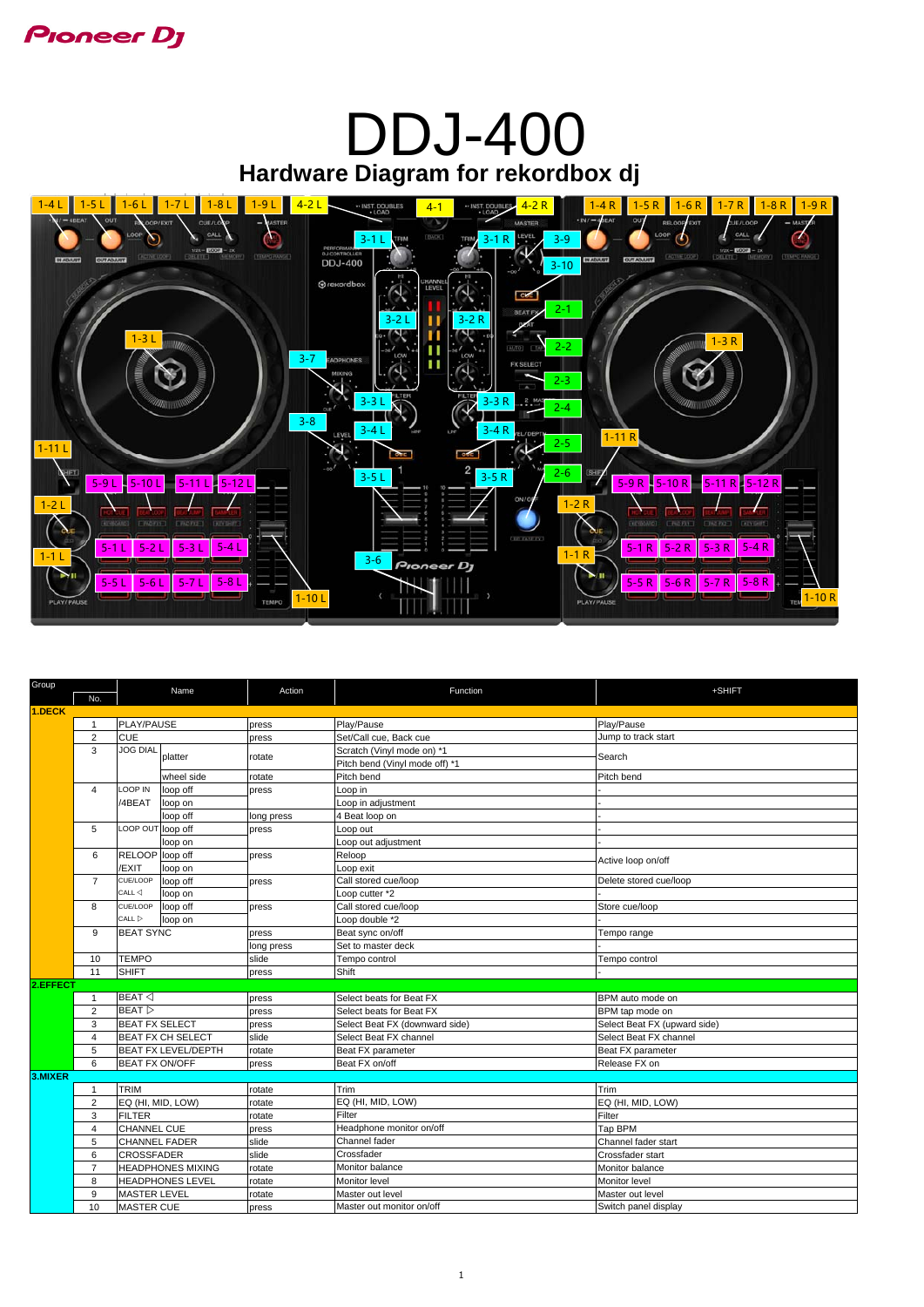

| Group                     | No.            |                             | Name                                         | Action               | Function                                                       | +SHIFT                                                                            |
|---------------------------|----------------|-----------------------------|----------------------------------------------|----------------------|----------------------------------------------------------------|-----------------------------------------------------------------------------------|
| <b>4.BROWSER</b>          |                |                             |                                              |                      |                                                                |                                                                                   |
|                           | $\mathbf{1}$   | <b>BROWSE</b>               |                                              | rotate               | Scroll track list/tree view                                    | Zoom in/out of enlarged waveforms                                                 |
|                           |                |                             |                                              | press                | Move cursor between track list and tree view                   | Move cursor between track list and tree view                                      |
|                           |                |                             |                                              |                      | Open a folder                                                  | Close a folder                                                                    |
|                           | $2-L$          | LOAD                        |                                              | press<br>press twice | Load a track<br>Instant doubles                                | Related tracks                                                                    |
|                           | $2-R$          | LOAD                        |                                              | press                | Load a track                                                   | <b>Browse</b> view                                                                |
|                           |                |                             |                                              | press twice          | Instant doubles                                                |                                                                                   |
| <b>5.PERFORMANCE PADS</b> |                |                             |                                              |                      |                                                                |                                                                                   |
|                           | $\mathbf{1}$   | PAD <sub>1</sub>            | <b>HOT CUE mode</b>                          | press                | Set/Call Hot cue A                                             | Delete Hot cue A                                                                  |
|                           |                |                             | <b>BEAT LOOP mode</b>                        |                      | Auto beat loop on/off *4                                       |                                                                                   |
|                           |                |                             | <b>BEAT JUMP mode</b>                        |                      | Move playback position (left direction) *5                     | Sampler slot 1 or 9 playback stop *3                                              |
|                           |                |                             | SAMPLER mode                                 |                      | Sampler slot 1 or 9 playback *3                                | Load a sample to sampler slot 1 or 9 *3                                           |
|                           |                |                             | <b>KEYBOARD</b> mode                         |                      | Assign a musical scale to Hot cues and play *6                 | Delete a selected Hot cue for KEYBOARD mode                                       |
|                           |                |                             | PAD FX mode 1                                |                      | Pad FX on *7                                                   | Pad FX on *7                                                                      |
|                           |                |                             | PAD FX mode 2                                |                      | Pad FX on *8                                                   | Pad FX on *8                                                                      |
|                           |                |                             | <b>KEY SHIFT mode</b>                        |                      | Change the key of the playing track *6                         |                                                                                   |
|                           | 2              | PAD <sub>2</sub>            | <b>HOT CUE mode</b><br><b>BEAT LOOP mode</b> | press                | Set/Call Hot cue B<br>Auto beat loop on/off *4                 | Delete Hot cue B                                                                  |
|                           |                |                             | <b>BEAT JUMP mode</b>                        |                      | Move playback position (right direction) *5                    |                                                                                   |
|                           |                |                             |                                              |                      |                                                                | Sampler slot 2 or 10 playback stop *3                                             |
|                           |                |                             | SAMPLER mode                                 |                      | Sampler slot 2 or 10 playback *3                               | Load a sample to sampler slot 2 or 10 *3                                          |
|                           |                |                             | KEYBOARD mode                                |                      | Assign a musical scale to Hot cues and play *6                 | Delete a selected Hot cue for KEYBOARD mode                                       |
|                           |                |                             | PAD FX mode 1                                |                      | Pad FX on *7                                                   | Pad FX on *7                                                                      |
|                           |                |                             | PAD FX mode 2<br><b>KEY SHIFT mode</b>       |                      | Pad FX on *8<br>Change the key of the playing track *6         | Pad FX on *8                                                                      |
|                           | 3              | PAD <sub>3</sub>            | <b>HOT CUE mode</b>                          | press                | Set/Call Hot cue C                                             | Delete Hot cue C                                                                  |
|                           |                |                             | <b>BEAT LOOP mode</b>                        |                      | Auto beat loop on/off *4                                       |                                                                                   |
|                           |                |                             | BEAT JUMP mode                               |                      | Move playback position (left direction) *5                     |                                                                                   |
|                           |                |                             | SAMPLER mode                                 |                      | Sampler slot 3 or 11 playback *3                               | Sampler slot 3 or 11 playback stop *3                                             |
|                           |                |                             |                                              |                      |                                                                | Load a sample to sampler slot 3 or 11 *3                                          |
|                           |                |                             | <b>KEYBOARD</b> mode<br>PAD FX mode 1        |                      | Assign a musical scale to Hot cues and play *6<br>Pad FX on *7 | Delete a selected Hot cue for KEYBOARD mode<br>Pad FX on *7                       |
|                           |                |                             | PAD FX mode 2                                |                      | Pad FX on *8                                                   | Pad FX on *8                                                                      |
|                           |                |                             | <b>KEY SHIFT mode</b>                        |                      | Change the key of the playing track *6                         |                                                                                   |
|                           | 4              | PAD <sub>4</sub>            | <b>HOT CUE mode</b>                          | press                | Set/Call Hot cue D                                             | Delete Hot cue D                                                                  |
|                           |                |                             | <b>BEAT LOOP mode</b>                        |                      | Auto beat loop on/off *4                                       |                                                                                   |
|                           |                |                             | <b>BEAT JUMP mode</b>                        |                      | Move playback position (right direction) *5                    |                                                                                   |
|                           |                |                             | SAMPLER mode                                 |                      | Sampler slot 4 or 12 playback *3                               | Sampler slot 4 or 12 playback stop *3<br>Load a sample to sampler slot 4 or 12 *3 |
|                           |                |                             | <b>KEYBOARD</b> mode                         |                      | Assign a musical scale to Hot cues and play *6                 | Delete a selected Hot cue for KEYBOARD mode                                       |
|                           |                |                             | PAD FX mode 1                                |                      | Pad FX on *7                                                   | Pad FX on *7                                                                      |
|                           |                |                             | PAD FX mode 2                                |                      | Pad FX on *8                                                   | Pad FX on *8                                                                      |
|                           |                |                             | <b>KEY SHIFT mode</b>                        |                      | Change the key of the playing track *6                         |                                                                                   |
|                           | 5              | PAD <sub>5</sub>            | <b>HOT CUE mode</b><br><b>BEAT LOOP mode</b> | press                | Set/Call Hot cue E<br>Auto beat loop on/off *4                 | Delete Hot cue E                                                                  |
|                           |                |                             | <b>BEAT JUMP mode</b>                        |                      | Move playback position (left direction) *5                     |                                                                                   |
|                           |                |                             | SAMPLER mode                                 |                      | Sampler slot 5 or 13 playback *3                               | Sampler slot 5 or 13 playback stop *3                                             |
|                           |                |                             |                                              |                      |                                                                | Load a sample to sampler slot 5 or 13 *3                                          |
|                           |                |                             | KEYBOARD mode                                |                      | Assign a musical scale to Hot cues and play *6                 | Delete a selected Hot cue for KEYBOARD mode<br>Pad FX on *7                       |
|                           |                |                             | PAD FX mode 1<br>PAD FX mode 2               |                      | Pad FX on *7<br>Pad FX on *8                                   | Pad FX on *8                                                                      |
|                           |                |                             | <b>KEY SHIFT mode</b>                        |                      | Change the key of the playing track *6                         |                                                                                   |
|                           | 6              | PAD <sub>6</sub>            | <b>HOT CUE mode</b>                          | press                | Set/Call Hot cue F                                             | Delete Hot cue F                                                                  |
|                           |                |                             | BEAT LOOP mode                               |                      | Auto beat loop on/off *4                                       |                                                                                   |
|                           |                |                             | <b>BEAT JUMP mode</b>                        |                      | Move playback position (right direction) *5                    |                                                                                   |
|                           |                |                             | SAMPLER mode                                 |                      | Sampler slot 6 or 14 playback *3                               | Sampler slot 6 or 14 playback stop *3<br>Load a sample to sampler slot 6 or 14 *3 |
|                           |                |                             | <b>KEYBOARD</b> mode                         |                      | Assign a musical scale to Hot cues and play *6                 | Delete a selected Hot cue for KEYBOARD mode                                       |
|                           |                |                             | PAD FX mode 1                                |                      | Pad FX on *7                                                   | Pad FX on *7                                                                      |
|                           |                |                             | PAD FX mode 2                                |                      | Pad FX on *8                                                   | Pad FX on *8                                                                      |
|                           |                |                             | <b>KEY SHIFT mode</b>                        |                      | Change the key of the playing track *6                         |                                                                                   |
|                           | $\overline{7}$ | PAD <sub>7</sub>            | <b>HOT CUE mode</b><br><b>BEAT LOOP mode</b> | press                | Set/Call Hot cue G<br>Auto beat loop on/off *4                 | Delete Hot cue G                                                                  |
|                           |                |                             | BEAT JUMP mode                               |                      | Move playback position (left direction) *5                     | Switch a page for BEAT JUMP mode *5                                               |
|                           |                |                             |                                              |                      |                                                                | Sampler slot 7 or 15 playback stop *3                                             |
|                           |                |                             | SAMPLER mode                                 |                      | Sampler slot 7 or 15 playback *3                               | Load a sample to sampler slot 7 or 15 *3                                          |
|                           |                |                             | <b>KEYBOARD</b> mode                         |                      | Assign a musical scale to Hot cues and play *6                 | Switch a page for KEYBOARD mode *6                                                |
|                           |                |                             | PAD FX mode 1                                |                      | Pad FX on *7                                                   | Pad FX on *7                                                                      |
|                           |                |                             | PAD FX mode 2<br><b>KEY SHIFT mode</b>       |                      | Pad FX on *8<br>Change the key of the playing track *6         | Pad FX on *8<br>Switch a page for KEY SHIFT mode *6                               |
|                           | 8              | PAD <sub>8</sub>            | <b>HOT CUE mode</b>                          | press                | Set/Call Hot cue H                                             | Delete Hot cue H                                                                  |
|                           |                |                             | BEAT LOOP mode                               |                      | Auto beat loop on/off *4                                       |                                                                                   |
|                           |                |                             | BEAT JUMP mode                               |                      | Move playback position (right direction) *5                    | Switch a page for BEAT JUMP mode *5                                               |
|                           |                |                             | SAMPLER mode                                 |                      | Sampler slot 8 or 16 playback *3                               | Sampler slot 8 or 16 playback stop *3                                             |
|                           |                |                             |                                              |                      |                                                                | Load a sample to sampler slot 8 or 16 *3                                          |
|                           |                |                             | KEYBOARD mode<br>PAD FX mode 1               |                      | Assign a musical scale to Hot cues and play *6<br>Pad FX on *7 | Switch a page for KEYBOARD mode *6<br>Pad FX on *7                                |
|                           |                |                             | PAD FX mode 2                                |                      | Pad FX on *8                                                   | Pad FX on *8                                                                      |
|                           |                |                             | <b>KEY SHIFT mode</b>                        |                      | Change the key of the playing track *6                         | Switch a page for KEY SHIFT mode *6                                               |
|                           | 9              | HOT CUE                     |                                              | press                | HOT CUE mode                                                   | KEYBOARD mode                                                                     |
|                           | 10             | <b>BEAT LOOP</b>            |                                              | press                | BEAT LOOP mode                                                 | PAD FX mode 1                                                                     |
|                           | 11<br>12       | <b>BEAT JUMP</b><br>SAMPLER |                                              | press<br>press       | BEAT JUMP mode<br>SAMPLER mode                                 | PAD FX mode 2<br><b>KEY SHIFT mode</b>                                            |
|                           |                |                             |                                              |                      |                                                                |                                                                                   |